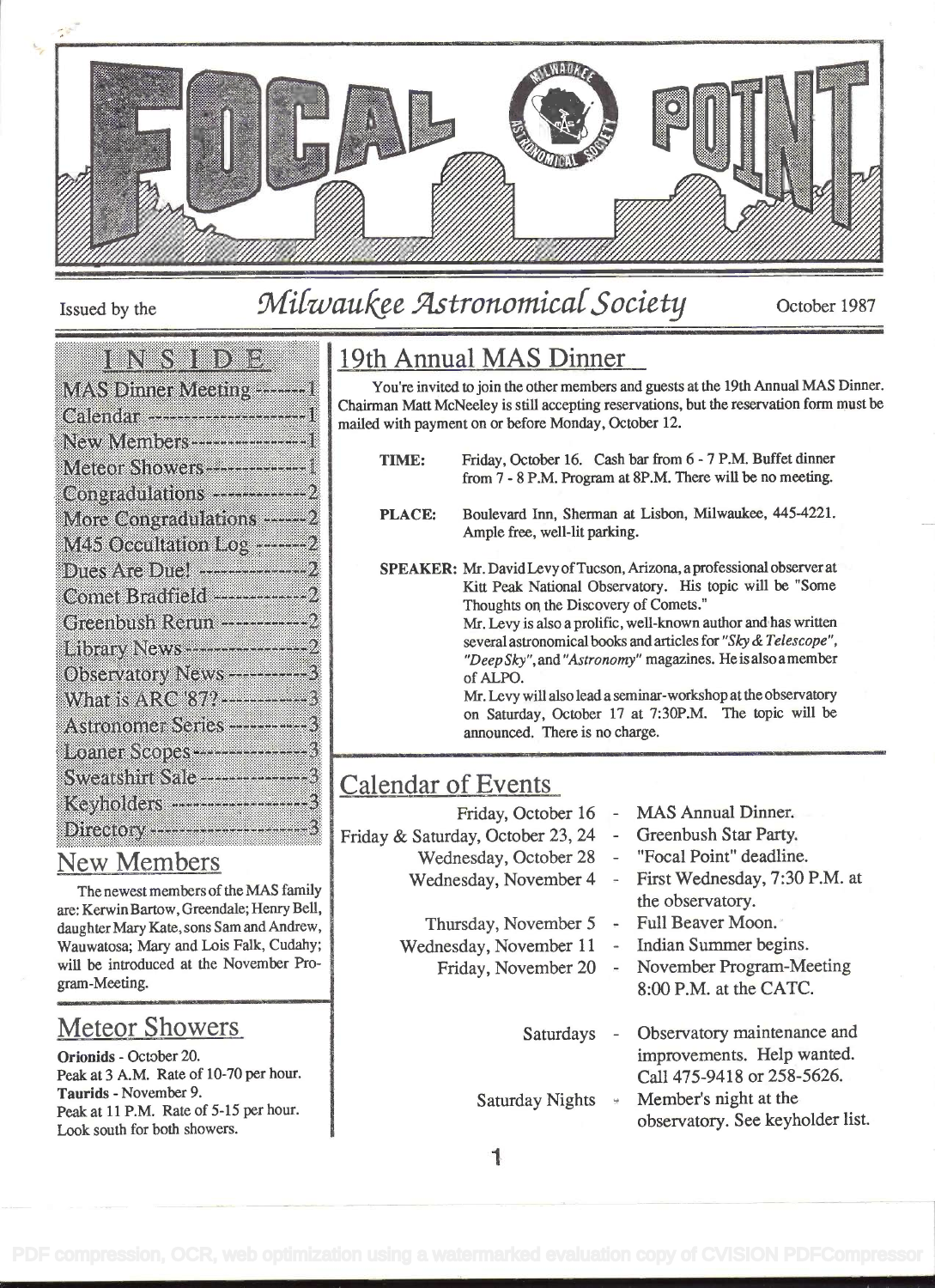# Congratulations

Sally Waraczynski and Lee Keith have both been awarded Messier Award Certificates for viewing the complete 107 Messier object list. Sally went a step further than most Messier object observers by making sketches as she found them!

If you are interested in searching for Messier or Herschel objects, contact Messier/Herschel club chairman Lee Keith at 961-8752. For a "Messier Club Observer's Handbook," send an 8.5" x 11" self addressed, stamped envelope with 66 cents postage to:

Lee Keith 1230 E. Singer Circle #106 Milwaukee, Wisconsin 53212

All you need to know is in this booklet

# More Congratulations!

In recognition of its "cloning" classes for making Dobsonian telescopes, the Milwaukee Astronomical Society received its second award from Astrofest in the category of educational ment for this activity.

Displayed at Astrofest were 2 eight inch and 1 six inch Newtonian / Dobsonian telescopes.

Last winter, Peter Smitka led a class of telescope makers in which a dozen of these instruments were produced.

## Occultation Log

The 11 observers viewing the passage of the moon through the Pleiades (M45) recorded 99 observed contacts and reappearances of 24 stars. The faintest star observed was magnitude 10.7

## Dues Are Due!

We're sure you want to continue receiving the many priveledges and benefits of belonging to the Milwaukee Astronomical Society. Please send your dues now to:

Treas. Jim Toeller 407 W. Mall Road Milwaukee, Wisconsin 53217 (352-7144)

Make your check payable to the Milwaukee Astronomical Society and also re turn the dues notice form you received.

By the way, ignore notices from "Sky  $\&$ Telescope." Do not send them to Jim.

# Something For Comet Seekers by Dr. R. Wiesen

This is a position ephemeris for Comet Bradfield 1987s, computed from the elements in DL 4, file 1987s, as uploaded by the good folks at Odyssey Magazine and precessed by Paul Burke of Compuserve Astroform to Epoch 2000. The ALT-AZ values are calculated for 88.14° West Longitude and 43.1° North Latitude.

|           |           |       | @ 1800 H |      |       | @ 1900 H |      |
|-----------|-----------|-------|----------|------|-------|----------|------|
| DATE      | R.A       | DEC.  | AZ.      | ALT. | Tmag. | AZ.      | ALT. |
| 11-07     | 17:51.548 | 2:29  | 242.4    | 29.5 | 5.05  | 254.5    | 19.3 |
| $11 - 14$ | 18:21.592 | 6:02  | 244.6    | 32.6 | 4.95  | 256.8    | 22.2 |
| 11-21     | 18:55.272 | 9:50  | 246.5    | 36.3 | 4.94  | 258.8    | 25.8 |
| $11 - 28$ | 19:33.448 | 13:45 | 247.5    | 40.9 | 5.02  | 260.1    | 30.4 |
| 12-05     | 20:16.641 | 17:34 | 247.4    | 46.4 | 5.19  | 260.3    | 35.9 |
| $12 - 12$ | 21:04.483 | 20:59 | 246.1    | 50.2 | 5.43  | 259.9    | 41.6 |
| $12 - 19$ | 21:55.227 | 23:38 | 242.8    | 57.8 | 5.76  | 257.9    | 47.4 |
| $12 - 26$ | 22:45.949 | 25:20 | 237.5    | 62.7 | 6.21  | 254.8    | 52.6 |

Note this comet will move very slowly in Azimuth, while climbing to the North, this year. Full Moons occur on i 1-5-87 and 12-5-87. New Moons occur on 1 1-21-87 and 12- 20-87.

People attending the September Program-Meeting enjoyed an excellent view of Comet Bradfield in an unusually clear, crisp, southwest sky.

### Greenbush Rerun

The scenery and moonless skies should be great for another Star-Party campout at Greenbush. Bring your tent, telescope, warm clothes, and some firewood to group site #6 in the Greenbush camp site in Northern Kettle Moraine State Park. The date is Friday and Saturday, October 23 & 24.

Call Paul Borchardt at 781-0169 for full details.



### Library News

Sally Waraczynski and June Regis are in charge. Most books may be checked out for home use. On the signout pad, enter your name and titles of the literature that you're taking. Return red-dotted books as soon as possible. Sky atlases and certain other items will remain in the reference-only library. Bound volumes of "Astronomy", "Sky & Telescope", and other periodicals are also available. Slides may eventually become part of the library for slideillustrated talks.